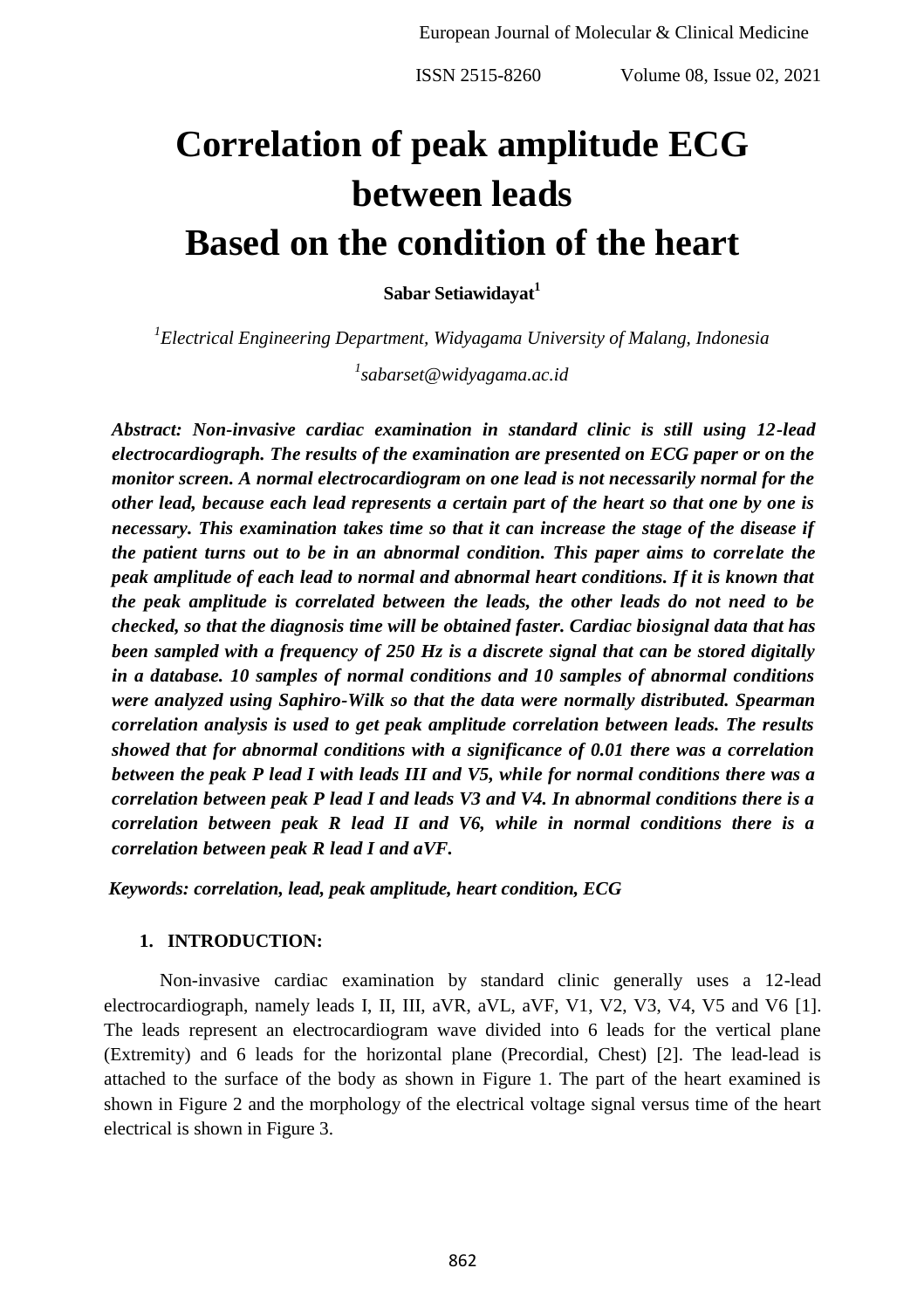

Figure 1. Location of placement of leads on body surface

| I Lateral | aVR                                              | V1 Septal V4 Anterior |
|-----------|--------------------------------------------------|-----------------------|
|           | II Inferior aVL Lateral V2 Septal V5 Lateral     |                       |
|           | III Inferior aVF Inferior V3 Anterior V6 Lateral |                       |

Figure 2. The part of the heart that is examined



Figure 3. Morphology of the voltage wave against time of the heart electricity

Presentation of electrocardiogram on ecg paper or monitor screen is a graphic display obtained from digital data of voltage amplitude as a function of time. Digital data were obtained from the results of cardiac biosignal sampling at certain frequencies using the Analog to Digital Converter (ADC) [3]. Digital data of examination results that are often used by researchers generally are published by Physionet (Massachusetts Institute of Technology-Boston's Beth Israel Hospital, MIT-BIH). Several authors who have examined the correlation associated with the electrocardiogram are [4], [5], [6], [7], [8], [9], [10], [11]. It appears from these references that no one has used 12-lead digital data for their research. This can be due to the limited digital data published by physionet and the difficulty of obtaining digital data from standard clinic cardiac examinations.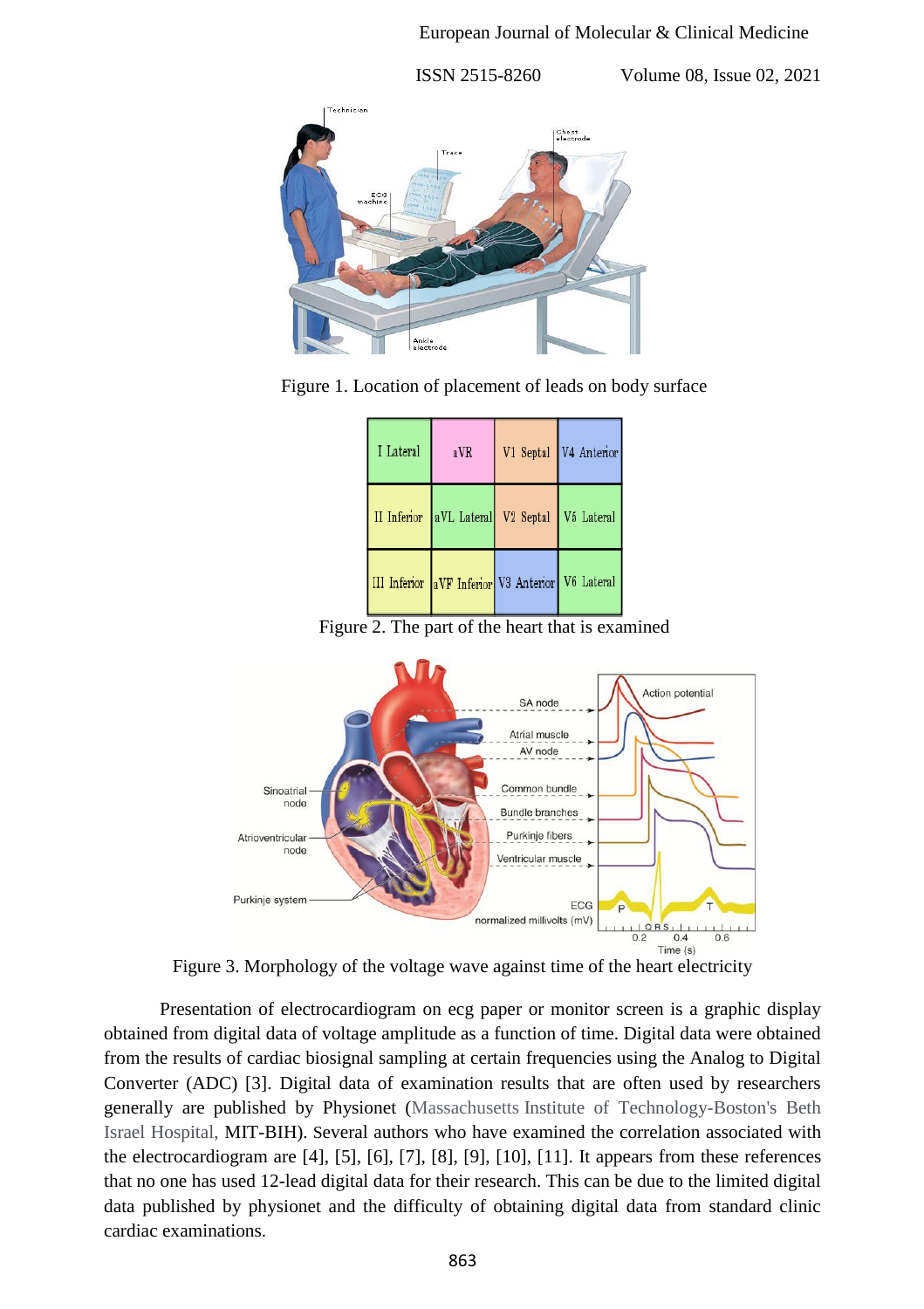European Journal of Molecular & Clinical Medicine

ISSN 2515-8260 Volume 08, Issue 02, 2021

This study aims to correlate the digital peak amplitude value on each lead. Data from standard clinic examination for normal and abnormal heart conditions were used as the study sample. It is known that the peak amplitude is correlated between the leads, so that the other leads do not require examination, so that the diagnosis time will be obtained faster.

#### **2. MATERIAL AND METHODS:**

#### **Populasi dan Sampel**

The object data collection was carried out by standard clinical examinations on 30 people in the Electronica medic laboratory, Faculty of Engineering, Widyagama University, Malang on Friday, August 5, 2019. The criteria for the proposed object were adult men and women (18-55 years), in good health (not sick), married, not disabled and willing to be the object of research (filling in a willingness statement).

#### **Number and Sampling Method**

Based on the results of the examination of the patient's object and a letter of willingness to examine, 10 patients with normal conditions and 10 patients with abnormal conditions were selected. In collecting this data, patients were examined by clinical standards using a Discrete Electrocardiograph (ECGd) device at a sampling frequency of 250 Hz for 10 seconds under the supervision of the Cardiovascular Care Unit (CVCU) officer at the Dr. Saiful Anwar Malang Hospital. The variable in this study is time as an independent variable, while the dependent variable is the amplitude of peak P, peak Q, peak R, peak S, peak T and HR. The time variable is expressed as the number of the sampling sequence (N, integer) at a frequency of 250 Hz for which the data scale is the interval scale.

#### **Data Processing and Analysis**

The variables in this study were amplitude of peak P, peak Q, peak S, peak R, peak T and HR contained in discrete data records of patient examination results using 12-lead ECGd [12]. The sample used in this study was selected for 2 conditions, namely normal conditions and abnormal conditions. Normal and abnormal conditions correspond to [13].

The duration of the examination is carried out for 10 seconds in a relaxed state. Data normality test used Kolmogorov-Smirnov and correlation analysis of peak amplitude PQRST and HR for each cycle on each lead in 6 cycles using Spearman Correlation.

## **3. RESULT AND DISCUSSION**

In this study, one of the processes to obtain peak amplitude and heart rate (HR) data is shown in Figure 4 for normal patients and Figure 5 for abnormal patient conditions. [14], [15]. Table 1 shows the peak amplitude PQRST results in cycle 1 between normal patient leads and table 2 shows the peak amplitude PQRST results in cycle 1 between patient leads with abnormal conditions. [16],[17].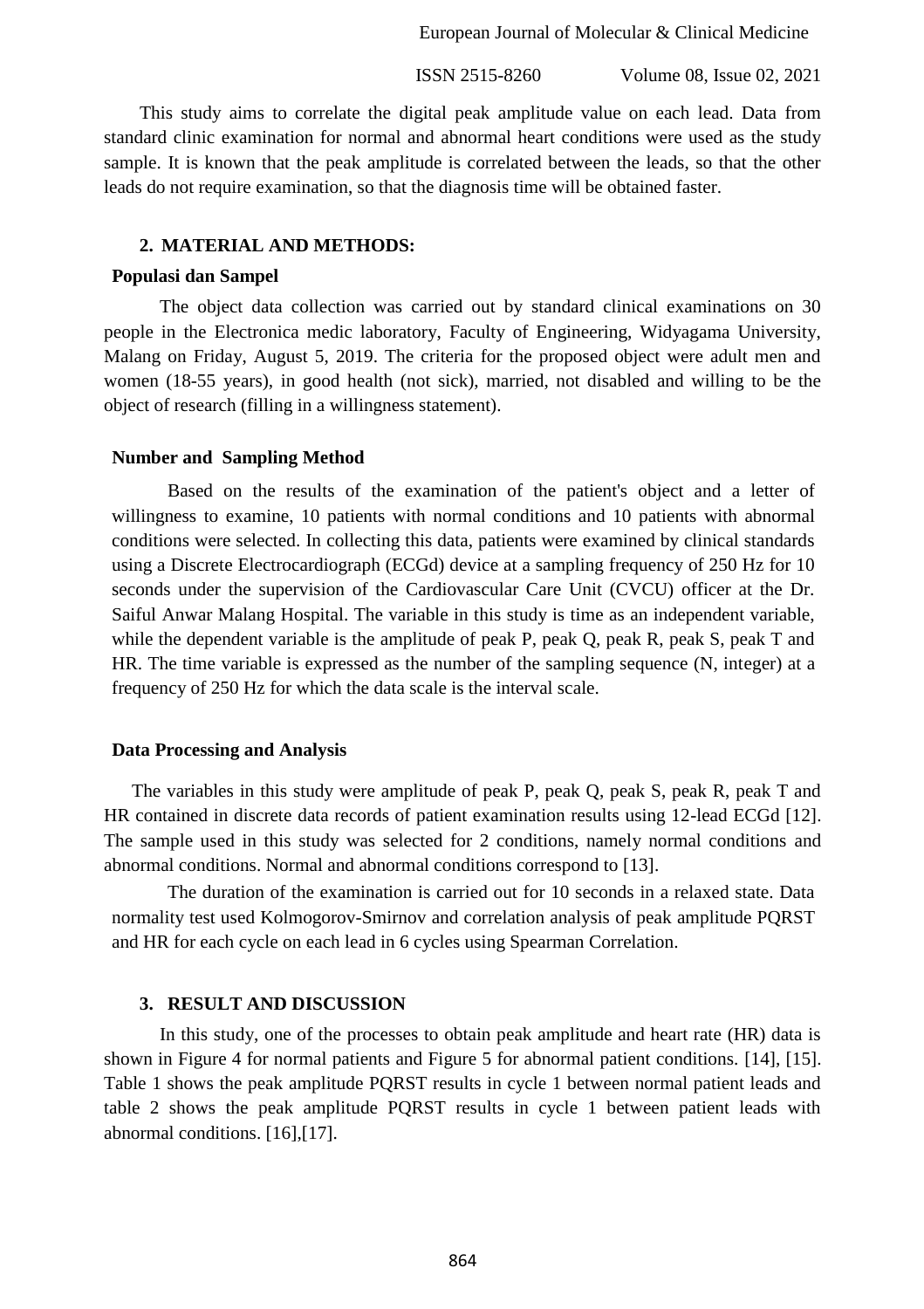### European Journal of Molecular & Clinical Medicine

 ISSN 2515-8260 Volume 08, Issue 02, 2021 aVR NR1:853<br>
MR2:1562<br>
dfl : 7031<br>
Nec: 1209<br>
2: -0.1824, mR3:<br>
2: -0.1824, mR3:<br>
2: -0.1824, mR3:<br>
5: -0.7696. mR3:<br>
5: -0.7696. mR5:<br>
10.245<br>
15: 711, P:711, Pe:745<br>
04: 755<br>
75: 0.145<br>
5: 9:14, T.1057, Te:1163<br>
55: 0.1198<br>  $2.000$  $\begin{array}{r} 12.000 \\ 10.000 \\ 8.000 \\ 6.000 \end{array}$ 10.00 10.000  $8.000$  $8.000$  $-2.000$  $6.00($ 6.000  $4.000$ <br> $2.000$  $-4.000$  $4.000$  $4.000$  $-6.000$  $2.000$  $2.000$  $-8.000$  $-2.000$  $-4.00($  $-10.000$  $-2.000$  $-6.00$  $-2.000$  $-12.000$ 800 900 1.000 1.100 1.200  $sin$  $900$ 1.000 1.100 1.20  $\sin$ 900 1.000 1.100 1.200  $800$ 900 1.000 1.100 1.200 10,000 5.000  $6.000$ 7.000 6,000 5,000  $4.00$ 6.000<br>5.000<br>4.000<br>3.000 2.000  $-5.000$  $-5.000$  $2.000$  $-2.000$  $-10,000$  $-10.000$  $-15.000$  $-4.000$  $-6.000$  $-20.000$  $-1.000$  $-15.00$  $-8.000$  $-2.000$  $-25.000$  $-3.000$  $800$ 900 1.000 1.100 1.20  $800$  $900$ 1.000 1.100 1.200  $800\,$ 900 1.000 1.100 1.200  $800$ 900 1.000 1.100 1.20  $\begin{array}{r} \n 10.000 \\
 8.000 \\
 6.000 \\
 4.000\n \end{array}$ 15,000 12.000 15,000 10,000 10,000  $10.000$ 8.000 2.000 5.000  $6.000$  $-2.000$ <br> $-4.000$ <br> $-6.000$ <br> $-8.000$ <br> $-10.000$  $5.00$ 4.000  $2.000$  $-5.000$  $-2.000$ 900 1.000 1.100 1.20  $\frac{1}{900}$ 1.000 1.100 1.200  $800$ 900 1.000 1.100 1.200  $900$  1.000 1.100  $800$  $\frac{1}{800}$  $1.200$  $800$ 

Figure 4. Cardiogram 12-lead cycle 1 patient sample 2 Normal condition



Figure 5. Cycle 12-lead cardiogram of 1 patient in a sample of 8 abnormal conditions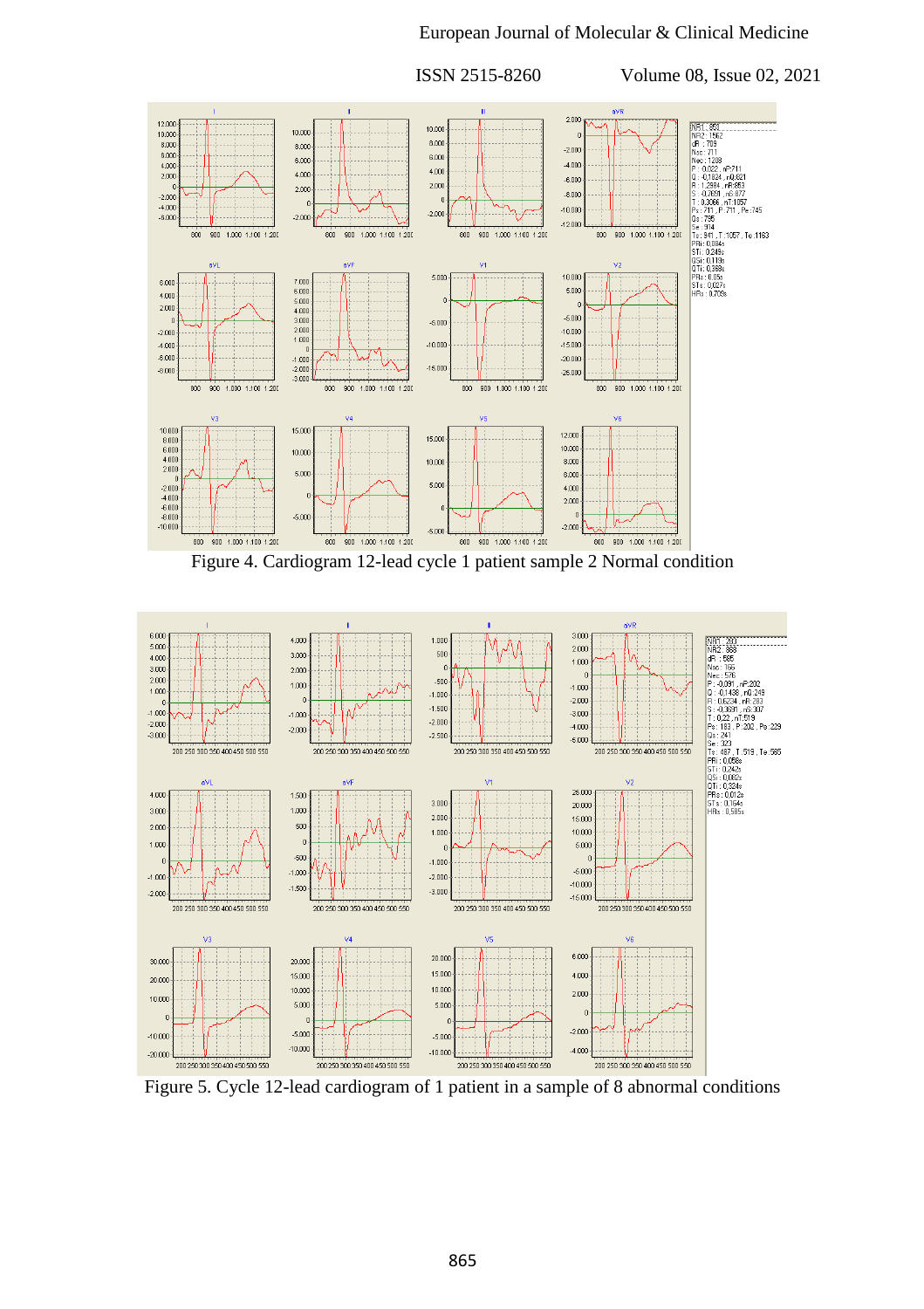| Table 1. PQRST results in cycle 1 among Lead Patients in normal condition |  |
|---------------------------------------------------------------------------|--|
|                                                                           |  |

| <b>Sample</b>  | Peak       | I                 | Ш                    | Ш                 | aVR               | aVL               | aVF               | VI                   | V2                   | V3                | V4                | V5                 | V6                |
|----------------|------------|-------------------|----------------------|-------------------|-------------------|-------------------|-------------------|----------------------|----------------------|-------------------|-------------------|--------------------|-------------------|
| 1              | P          | 0.046             | $-0.035$             | $-0.080$          | $-0.005$          | 0.063             | $-0.058$          | $-0.245$             | $-0.255$             | $-0.208$          | $-0.116$          | $-0.009$           | 0.056             |
| 1              | Q          | $-0.202$          | $-0.315$             | $-0.113$          | 0.259             | $-0.045$          | $-0.214$          | 0.046                | $-0.049$             | $-0.143$          | $-0.108$          | -0,065             | $-0.072$          |
| 1              | R          | 1,907             | 1,327                | -0,715            | $-1,550$          | 1,311             | 0,238             | $-1.504$             | -1,165               | 1,151             | 2,969             | 0.283              | 2,050             |
| 1              | S          | $-0.749$          | $-0.702$             | 0.047             | 0.726             | $-0.398$          | $-0.328$          | $-0.533$             | -1,577               | $-1.678$          | $-1,360$          | $-0.827$           | $-0.500$          |
| 1              | T          | 1,098             | 0.119                | $-0.672$          | $-1.663$          | 1,335             | 0.328             | $-1.402$             | $-0.994$             | 1.299             | 2,997             | 2,677              | 1,917             |
| 1              | HRs        | 0.824             | 0.824                | 0.824             | 0.824             | 0.824             | 0.824             | 0,824                | 0.824                | 0.824             | 0.824             | 0.824              | 0.824             |
| 2              | P          | 0.016             | 0.051                | 0.035             | $-0.033$          | $-0.010$          | 0.043             | $-0.013$             | $-0.150$             | $-0.175$          | $-0.168$          | $-0.172$           | $-0.151$          |
| $\overline{2}$ | 0          | $-0.160$          | $-0.110$             | 0.050             | 0.135             | $-0.105$          | $-0.030$          | $-0.062$             | $-0.255$             | $-0.273$          | $-0.247$          | $-0.237$           | $-0.215$          |
| $\overline{2}$ | R          | 1,568             | 0.992                | $-0.577$          | $-1.280$          | 1,072             | 0,208             | $-0.395$             | 0,768                | 1,742             | 1,838             | 2,591              | 2,720             |
| $\overline{2}$ | S          | $-0.310$          | -0.547               | $-0.237$          | 0.428             | $-0.037$          | $-0.392$          | $-0.776$             | $-1.257$             | $-0.741$          | $-0.650$          | $-0.393$           | $-0.311$          |
| $\overline{2}$ | T          | 0,500             | 0.478                | $-0.021$          | $-0.489$          | 0,260             | 0.229             | 0.032                | 0,818                | 0.788             | 0,606             | 0.748              | 0.910             |
| $\overline{2}$ | <b>HRs</b> | 0,840             | 0,840                | 0,840             | 0,840             | 0,840             | 0,840             | 0.840                | 0,840                | 0,840             | 0,840             | 0,840              | 0.840             |
| 3              | P          | 0.109             | $-0.123$             | $-0.232$          | 0.007             | 0.171             | -0,177            | 0.042                | $-0.072$             | $-0.002$          | -0.111            | 0,066              | $-0.094$          |
| 3              | Q          | $-0.130$          | $-0.396$             | $-0.266$          | 0.263             | 0,068             | -0,331            | 0.037                | $-0.178$             | $-0.182$          | $-0.302$          | $-0.112$           | $-0.224$          |
| 3<br>3         | R<br>S     | 0.293<br>$-0.276$ | 1,570<br>-0,677      | 1,278<br>$-0.401$ | $-0.932$<br>0.477 | $-0.492$<br>0,063 | 0.142<br>-0,539   | $-0.502$<br>$-1.856$ | $-1.812$<br>$-2,170$ | 1,769<br>$-2,129$ | 3,316<br>$-1,500$ | 2,730<br>$-1.057$  | 0.162<br>-0.976   |
| 3              | T          | 0.395             | 0.451                | 0.056             | $-0.423$          | 0.170             | 0,254             | 0,960                | 1,959                | 2,018             | 1,470             | 3,920              | 1,077             |
| 3              | <b>HRs</b> | 0.824             | 0.824                | 0.824             | 0.824             | 0.824             | 0,824             | 0.824                | 0.824                | 0,824             | 0.824             | 0.824              | 0.824             |
| 4              | P          | 0.058             | 0.144                | 0.086             | $-0.101$          | $-0.014$          | 0.115             | $-0.204$             | $-0.090$             | $-0.033$          | $-0.036$          | $-0.055$           | $-0.046$          |
| 4              | Q          | $-0.143$          | $-0.089$             | 0.053             | 0.116             | $-0.098$          | $-0.018$          | $-0.057$             | $-0.052$             | $-0.113$          | $-0.198$          | $-0.163$           | $-0.208$          |
| 4              | R          | 1,778             | 1,174                | $-0.604$          | -1,476            | 1,191             | 0,285             | $-1,532$             | $-1,062$             | 0,183             | 1,496             | 1.961              | 0,136             |
| 4              | S          | $-0.223$          | $-0.142$             | 0.081             | 0.182             | $-0.152$          | $-0.030$          | $-0.399$             | $-0.570$             | $-0.838$          | -0,631            | $-0.534$           | $-0.313$          |
| 4              | T          | 0.487             | 0.411                | $-0.075$          | $-0.449$          | 0,281             | 0.168             | $-0.376$             | 0,130                | 0,324             | 0.454             | 0.476              | 0.302             |
| 4              | HRs        | 0.924             | 0.924                | 0.924             | 0.924             | 0.924             | 0.924             | 0.924                | 0.924                | 0.924             | 0.924             | 0.924              | 0.924             |
| 5              | P          | 0.015             | $-0.188$             | $-0.204$          | 0.086             | 0.110             | -0,196            | 0.234                | 0,109                | $-0.107$          | $-0.044$          | $-0.004$           | 0.076             |
| 5              | Q          | $-0.220$          | $-0.222$             | $-0.002$          | 0.221             | $-0.109$          | $-0.112$          | 0.465                | 0.444                | 0.053             | $-0.104$          | $-0.146$           | $-0.107$          |
| 5              | R          | 1,230             | 0.879                | $-0.401$          | $-1,030$          | 0,840             | 0.240             | -0.515               | $-0.322$             | 0,895             | 1.423             | 1,575              | 1,267             |
| 5              | S          | $-0.745$          | 0,339                | 1,084             | 0,203             | -0.915            | 0.711             | -1,045               | $-2,538$             | $-1.239$          | -0,835            | $-0.507$           | 0,059             |
| 5              | Т          | 0,356             | 0.321                | $-0.035$          | $-0.338$          | 0,195             | 0.143             | 0,586                | 0.923                | 0,601             | 0.372             | 0.350              | 0.351             |
| 5              | HRs        | 0.720             | 0.720                | 0.720             | 0.720             | 0.720             | 0.720             | 0.720                | 0,720                | 0.720             | 0.720             | 0.720              | 0.720             |
| 6              | P          | 0.019             | 0,152                | 0.133             | $-0.085$          | $-0.057$          | 0.143             | $-0.062$             | $-0.284$             | $-0.138$          | 0.014             | $-0.109$           | $-0.216$          |
| 6              | Q          | $-0.096$          | $-0.116$             | $-0.020$          | 0.106             | $-0.038$          | $-0.068$          | 0.044                | $-0.209$             | $-0.250$          | $-0.033$          | -0,191             | $-0.287$          |
| 6              | R<br>S     | 0,106             | 1,601<br>0.476       | 0.542<br>1.123    | $-1,330$<br>0,036 | 0.258<br>$-0.885$ | 1.072<br>0.799    | -1,516               | $-2,725$<br>$-3,541$ | -1,483            | 1,166<br>$-2,503$ | 2,213<br>-1.754    | 1,636<br>$-0.896$ |
| 6<br>6         | T          | -0.647<br>0.443   | 0.318                | $-0.125$          | $-0.380$          | 0.284             | 0.097             | $-1,872$<br>$-0.187$ | 0,538                | $-3.472$<br>0.371 | 0.957             | 0.653              | 0.221             |
| 6              | <b>HRs</b> | 0.780             | 0,780                | 0,780             | 0.780             | 0.780             | 0.780             | 0,780                | 0,780                | 0.780             | 0,780             | 0.780              | 0.780             |
| 7              | P          | -0.147            | 0,008                | 0.155             | 0.070             | -0.151            | 0.081             | 0.030                | -0.475               | $-0.143$          | $-0.280$          | -0,540             | $-0.262$          |
| 7              | Q          | $-0.264$          | $-0.261$             | 0.003             | 0.263             | -0,134            | $-0.129$          | 0.052                | $-0.567$             | $-0.298$          | $-0.404$          | $-0.631$           | $-0.380$          |
| 7              | R          | 0.122             | 1,814                | 0,595             | $-1.516$          | 0.312             | 0,120             | $-1.014$             | -3,136               | 0.644             | 2,163             | 3,282              | 3,762             |
| 7              | S          | -0,675            | $-1.034$             | $-0.359$          | 0,855             | $-0.158$          | -0,697            | -1,399               | -3,196               | $-2.345$          | $-2,021$          | $-1,960$           | $-1,279$          |
| 7              | T          | 0.489             | 0.563                | 0.074             | $-0.526$          | 0.207             | 0,319             | 0,415                | 1,021                | 0,814             | 0.922             | 0,963              | 0,906             |
| 7              | HRs        | 0.720             | 0.720                | 0,720             | 0.720             | 0.720             | 0.720             | 0.720                | 0,720                | 0.720             | 0,720             | 0,720              | 0.720             |
| 8              | P          | 0,000             | 0,158                | 0,158             | -0.079            | -0,079            | 0,158             | 0,059                | $-0.151$             | $-0.183$          | $-0.220$          | $-0.100$           | $-0.214$          |
| 8              | Q          | 0,009             | $-0.545$             | $-0,554$          | 0.268             | 0.282             | $-0,549$          | 0.463                | 0,815                | $-0.111$          | $-0.192$          | $-0.439$           | $-0.401$          |
| 8              | R          | 0,313             | 2,231                | 1,918             | $-1,272$          | $-0.802$          | 2,074             | $-1.276$             | $-3,535$             | 1,450             | 1,601             | 2,224              | 1,134             |
| 8              | S          | $-0.330$          | $-0.581$             | $-0,251$          | 0.455             | $-0.039$          | $-0.416$          | -0.991               | $-1,060$             | $-1,399$          | -1,051            | $-0.741$           | $-0.534$          |
| 8              | T          | 0,326             | 0,380                | 0.054             | $-0.353$          | 0,136             | 0,217             | -0.011               | 0,687                | 0,735             | 0,749             | 0.462              | 0,164             |
| 8              | HRs        | 0.684             | 0,684                | 0,684             | 0,684             | 0,684             | 0,684             | 0,684                | 0,684                | 0,684             | 0,684             | 0,684              | 0,684             |
| 9<br>9         | P          | 0.001<br>$-0.227$ | $-0.244$<br>$-0.526$ | $-0.245$          | 0,122             | 0,123             | $-0.244$          | 0,211                | $-0.012$             | $-0.093$          | $-0.224$          | -0,147<br>$-0.237$ | $-0.043$          |
| 9              | Q          | 1,283             | 1,466                | $-0.299$          | 0.377<br>$-1,375$ | 0,036<br>0,550    | $-0.412$<br>0,825 | 0.392<br>0,271       | 0,251<br>0,251       | 0.035<br>1,922    | $-0.245$<br>2,571 | 2,943              | $-0.220$          |
| 9              | R<br>S     | $-0.460$          | $-0.867$             | 0,183<br>$-0.407$ | 0,663             | $-0.026$          | -0,637            | $-0.735$             | $-1,709$             | $-1,385$          | -1,164            | $-0.834$           | 3,451<br>$-0.832$ |
| 9              | T          | 0,664             | 0,544                | $-0.120$          | $-0.604$          | 0,392             | 0,212             | 0,155                | 1,691                | 1,502             | 1,278             | 1,247              | 1,408             |
| 9              | <b>HRs</b> | 0,720             | 0.720                | 0,720             | 0,720             | 0.720             | 0,720             | 0,720                | 0,720                | 0,720             | 0,720             | 0,720              | 0,720             |
| 10             | P          | 0,038             | -0,051               | $-0.089$          | 0,007             | 0,063             | $-0.070$          | -0,019               | 0,171                | 0.200             | 0.024             | $-0.068$           | $-0.424$          |
| 10             | Q          | $-0.129$          | $-0.205$             | $-0.075$          | 0,167             | $-0.027$          | $-0.140$          | $-0.032$             | 0,270                | 0,232             | $-0.002$          | $-0.189$           | -0,615            |
| 10             | R          | 0,716             | 0,582                | $-0.134$          | -0,649            | 0.425             | 0.224             | 0,122                | 0,737                | 0,951             | 1,059             | 1,299              | 0,835             |
| 10             | S          | $-0.357$          | $-1,277$             | $-0.921$          | 0,817             | 0.282             | $-0,110$          | $-0.283$             | $-1,445$             | $-1,622$          | $-1,525$          | $-1,237$           | $-1,362$          |
| 10             | T          | 0.275             | 0,204                | $-0.070$          | $-0.239$          | 0,173             | 0,067             | $-0.019$             | 0,061                | 0.492             | 0,034             | 0,217              | $-0.277$          |
| 10             | HRs        | 0,608             | 0,608                | 0,608             | 0,608             | 0,608             | 0,608             | 0,608                | 0,608                | 0,608             | 0,608             | 0,608              | 0,608             |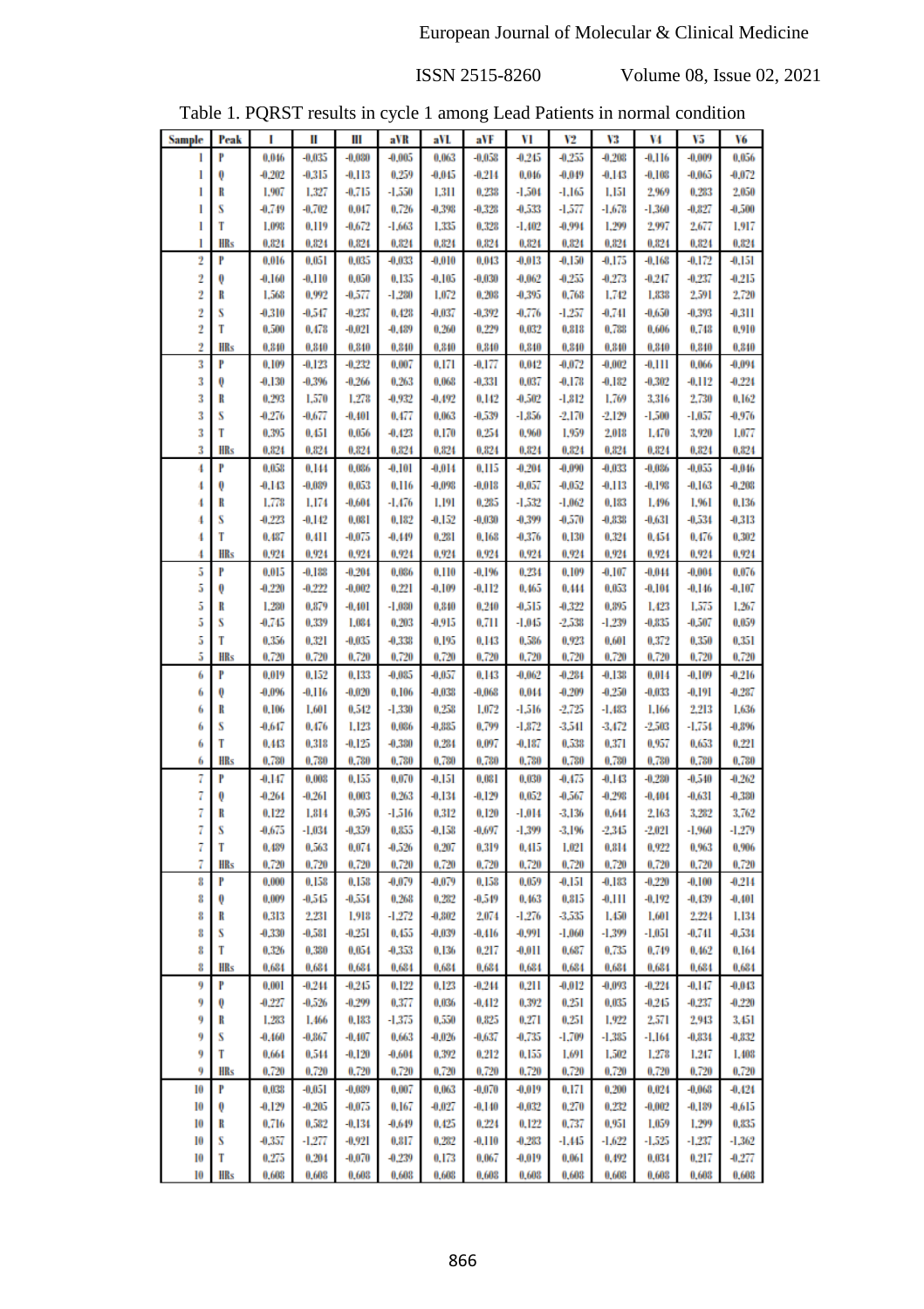|  | Table 2. PQRST results in cycle 1 among Lead Patients with abnormal conditions |  |  |  |  |
|--|--------------------------------------------------------------------------------|--|--|--|--|
|  |                                                                                |  |  |  |  |

| <b>Sample</b> | Peak       | I        | Ш        | Ш        | aVR      | aVL      | aVF      | VI       | V2       | V3       | V4       | V5       | V6       |
|---------------|------------|----------|----------|----------|----------|----------|----------|----------|----------|----------|----------|----------|----------|
|               | P          |          |          |          |          |          |          |          |          | $-0.038$ |          |          |          |
| 1             |            | $-0.238$ | $-0.189$ | 0.049    | 0.214    | $-0.144$ | $-0.070$ | 0.210    | 0.117    |          | 0.173    | $-0.119$ | $-0.158$ |
| 1             | Q          | $-0.275$ | $-0.203$ | 0.073    | 0.239    | $-0.174$ | $-0.065$ | 0.213    | 0.115    | 0.008    | 0.188    | $-0.087$ | $-0.149$ |
| 1             | R          | 1.675    | 0,196    | 0.281    | -1,815   | 0.697    | 1.118    | -0,621   | $-0.857$ | 0.144    | -0.459   | $-0.941$ | $-3.356$ |
| 1             | S          | $-0.387$ | -0,316   | 0.071    | 0.352    | $-0.229$ | $-0.123$ | 0.172    | 0.101    | $-0.153$ | 0.431    | $-0.202$ | 0.228    |
| 1             | T          | 0.020    | 0,158    | 0.137    | $-0.089$ | $-0.059$ | 0.148    | -0.019   | $-0.111$ | $-0.143$ | 0,350    | 0.246    | 0.175    |
| 1             | HRs        | 0.572    | 0,572    | 0.572    | 0.572    | 0.572    | 0,572    | 0,572    | 0.572    | 0.572    | 0,572    | 0,572    | 0,572    |
| 2             | P          | 0.162    | 0.219    | 0.057    | -0,190   | 0.053    | 0.138    | $-0.180$ | $-0.060$ | 0.142    | 0.247    | 0.304    | 0,380    |
| 2             | 0          | 0.000    | 0.000    | 0.000    | 0.000    | 0.000    | 0.000    | 0.000    | 0.000    | 0.000    | 3,429    | 0.000    | 0.343    |
| 2             | R          | 0.372    | 0.285    | $-0.087$ | $-0.329$ | 0.230    | 0.099    | -0,559   | $-0.322$ | $-0.099$ | 0.344    | 0.452    | 0,372    |
| 2             | S          | $-0.041$ | 0.045    | 0.086    | $-0.002$ | $-0.063$ | 0.066    | $-0.231$ | $-0.127$ | -0.143   | $-0.126$ | $-0.142$ | $-0.139$ |
| 2             | T          | 0.000    | 0.000    | 0.000    | 0.000    | 0.000    | 0.000    | 0.000    | 0.000    | 0.000    | 3,429    | 0.000    | 3.429    |
| 2             | <b>HRs</b> | 0.424    | 0.424    | 0.424    | 0.424    | 0.424    | 0.424    | 0.424    | 0.424    | 0.424    | 0.424    | 0.424    | 0.424    |
| 3             | P          | 0.099    | 0.114    | 0,015    | $-0.107$ | 0.042    | 0,065    | $-0.081$ | 0.042    | 0.114    | 0,100    | 0.094    | 0,085    |
| 3             | 0          | $-0.012$ | $-0.102$ | $-0.090$ | 0.057    | 0,039    | $-0.096$ | -0.135   | $-0.054$ | $-0.078$ | 0.006    | 0.168    | 0.069    |
| 3             | R          | 1,066    | 0,388    | $-0.678$ | $-0.727$ | 0,872    | -0,145   | $-0.106$ | $-0.571$ | $-0.461$ | 0,966    | 3,087    | 1,980    |
|               | S          |          |          |          |          |          |          |          |          |          |          |          |          |
| 3             |            | 0.535    | $-0.263$ | $-0.798$ | $-0.136$ | 0.667    | $-0.531$ | -1,537   | $-1.412$ | $-1.909$ | -0.936   | $-0.377$ | $-0.063$ |
| 3             | T          | $-0.086$ | 0.077    | 0.162    | 0.005    | $-0.124$ | 0.119    | 0.224    | 0.142    | 0.196    | $-0.112$ | $-0.109$ | $-0.111$ |
| 3             | <b>HRs</b> | 0.836    | 0,836    | 0,836    | 0.836    | 0,836    | 0,836    | 0.836    | 0.836    | 0.836    | 0,836    | 0.836    | 0.836    |
| 4             | P          | -0.151   | 0.167    | 0.318    | $-0.008$ | $-0.235$ | 0.243    | 0.038    | 0.044    | 0.082    | 0.012    | $-0.064$ | $-0.279$ |
| 4             | Q          | -0.097   | $-0.160$ | $-0.064$ | 0,129    | -0,017   | $-0.112$ | 0,066    | $-0.009$ | -0.051   | $-0.069$ | -0.167   | $-0.406$ |
| 4             | R          | 1,514    | 0,667    | $-0.847$ | $-1.090$ | 1.180    | $-0.090$ | $-0.524$ | $-0.693$ | $-0.094$ | 0.592    | 1.644    | 1,749    |
| 4             | S          | -0,066   | -0.427   | $-0.361$ | 0.246    | 0,147    | $-0.394$ | -0.411   | -1,365   | $-1.800$ | -1,814   | -1.569   | $-1.267$ |
| 4             | T          | 0.327    | 0.278    | $-0.049$ | $-0.302$ | 0.188    | 0.115    | $-0.324$ | 0.178    | 0.315    | 0.536    | 0.653    | 0.102    |
| 4             | HRs        | 0.868    | 0,868    | 0.868    | 0.868    | 0.868    | 0.868    | 0.868    | 0.868    | 0,868    | 0,868    | 0.868    | 0,868    |
| 5             | P          | 0.196    | 0.010    | -0,186   | -0,103   | 0.191    | $-0.088$ | -0.073   | 0.082    | 0.062    | 0.063    | 0.132    | 0.181    |
| 5             | 0          | $-0.035$ | -0.211   | -0,176   | 0.123    | 0.071    | $-0.194$ | 0.163    | 0,175    | 0.197    | -0.014   | $-0.053$ | $-0.053$ |
| 5             | R          | 0.751    | 0.795    | 0.044    | $-0.773$ | 0.353    | 0.419    | $-0.890$ | $-0.142$ | $-2.399$ | 1.428    | 2,509    | 1,983    |
| 5             | S          | $-0.064$ | $-0.346$ | $-0.283$ | 0,205    | 0.110    | $-0.315$ | 0.276    | 0.296    | 0.402    | $-0.124$ | $-0.181$ | $-0.108$ |
| 5             | T          | 0.222    | 0.054    | $-0.168$ | $-0.138$ | 0.195    | $-0.057$ | 0.104    | 0.373    | 0.809    | 0.713    | 0,584    | 0,453    |
| 5             | <b>HRs</b> | 0,668    | 0,668    | 0.668    | 0.668    | 0.668    | 0,668    | 0.668    | 0,668    | 0.668    | 0,668    | 0.668    | 0.668    |
| 6             | P          | 0.133    | 0.405    | 0.273    | $-0.269$ | $-0.070$ | 0.339    | 0.509    | 0.065    | 0.116    | 0.139    | 0.194    | 0.656    |
|               |            |          |          |          |          | 0.084    |          | 0.109    |          |          |          | 0.009    |          |
| 6             | 0          | $-0.122$ | -0.413   | $-0.291$ | 0.268    |          | $-0.352$ |          | -0.154   | 0.049    | -0.013   |          | 0.406    |
| 6             | R          | 0,690    | 0,618    | $-0.073$ | $-0.654$ | 0.381    | 0.273    | $-0.435$ | 0,309    | 0.198    | 1,998    | 1.615    | 1,578    |
| 6             | S          | $-0.376$ | $-1.234$ | $-0.859$ | 0.805    | 0.241    | $-1.046$ | $-1.478$ | $-0.353$ | $-3.239$ | $-2.427$ | $-1.554$ | $-0.431$ |
| 6             | T          | 0.256    | 0.834    | 0,577    | $-0.545$ | $-0.161$ | 0.705    | 0.918    | 0.847    | 0.670    | 0.465    | 0.290    | 0.641    |
| 6             | <b>HRs</b> | 0,780    | 0.780    | 0.780    | 0.780    | 0.780    | 0.780    | 0.780    | 0.780    | 0.780    | 0,780    | 0.780    | 0,780    |
| 7             | P          | 0.171    | 0,339    | 0.168    | $-0.255$ | 0.001    | 0.254    | $-0.726$ | $-0.299$ | -0,046   | $-0.022$ | 0.079    | 0.228    |
| 7             | 0          | -0.113   | 0.093    | 0.206    | 0.010    | $-0.160$ | 0.149    | $-0.416$ | $-0.158$ | 0.067    | $-0.004$ | 0,007    | 0.078    |
| 7             | R          | 1,522    | 0.285    | $-1.237$ | $-0.903$ | 1,379    | -0.476   | $-1,553$ | 1,607    | 2,383    | 1,458    | 1.190    | 0,808    |
| 7             | S          | $-0.385$ | $-0.273$ | 0.113    | 0,329    | $-0.249$ | $-0.030$ | $-0.126$ | $-0.267$ | $-2,209$ | -1,361   | $-0.668$ | $-0.051$ |
| 7             | T          | 0.341    | 0,190    | $-0.150$ | $-0.266$ | 0.246    | 0.020    | $-0.506$ | 0.804    | 1.012    | 0,561    | 0,515    | 0,266    |
| 7             | <b>HRs</b> | 0.744    | 0.744    | 0.744    | 0.744    | 0.744    | 0.744    | 0.744    | 0.744    | 0.744    | 0.744    | 0.744    | 0.744    |
| 8             | P          | -0,018   | -0.182   | -0.164   | 0.100    | 0.073    | -0.173   | -0.121   | $-0.554$ | -0.419   | -0,466   | -0,160   | $-0.242$ |
| 8             | 0          | $-0.122$ | $-0.223$ | $-0.101$ | 0.172    | $-0.010$ | $-0.162$ | $-0.104$ | $-0.537$ | $-0.336$ | $-0.418$ | -0.125   | $-0.237$ |
| 8             | R          | 0.507    | 0.374    | $-0.133$ | $-0.440$ | 0.320    | 0.121    | 0.172    | 1,390    | 2,718    | 0.216    | 0.194    | 0.664    |
| 8             | S          | $-0.256$ | $-0.287$ | $-0.031$ | 0,272    | -0.112   | $-0.159$ | $-0.290$ | -1,003   | $-1.236$ | $-0.102$ | $-0.690$ | $-0.530$ |
| 8             | т          | 0.245    | 0.148    | $-0.097$ | $-0.196$ | 0.171    | 0.026    | $-0.330$ | $-0.122$ | 0.342    | 0,279    | 0,319    | 0.062    |
| 8             | HRs        | 0.572    | 0.572    | 0.572    | 0.572    | 0,572    | 0,572    | 0.572    | 0.572    | 0.572    | 0,572    | 0,572    | 0.572    |
| 9             | P          | $-0.040$ | 0,087    | 0.127    | $-0.023$ | $-0.083$ | 0.107    | -0,013   | -0.145   | $-0.178$ | -0.656   | $-0.640$ | 0.018    |
| 9             | 0          | -0.145   | $-0.014$ | 0,131    | 0.080    | $-0.138$ | 0.059    | 0.070    | $-0.068$ | 0,565    | 0.441    | 0.986    | 0.106    |
| 9             | R          | 1,619    | 0.145    | -1,475   | $-0.882$ | 0.000    | -0,665   | $-0.849$ | $-0.501$ | $-0.272$ | 0,385    | 0.449    | 0.843    |
| 9             | S          | $-0.158$ | 0.053    | 0.211    | 0.052    | $-0.184$ | 0.132    | 0.051    | $-0.051$ | 0,383    | 0.592    | 1.026    | 0.135    |
| 9             | T          | 0.160    | $-0.072$ | $-0.232$ | $-0.044$ | 0.196    | $-0.152$ | 0.058    | 0.294    | $-0.150$ | $-0.454$ | $-0.795$ | $-0.064$ |
| 9             | HRs        | 0.804    | 0,804    | 0.804    | 0.804    | 0.804    | 0.804    | 0.804    | 0.804    | 0.804    | 0,804    | 0.804    | 0.804    |
|               |            |          |          |          |          |          |          |          |          |          |          |          |          |
| 10            | P          | 0.000    | 0.000    | 0.000    | 0.000    | 0.000    | 0.000    | 0.000    | 0.000    | 0.000    | 3,429    | 0.000    | 3.429    |
| 10            | 0          | -0,013   | $-0.203$ | $-0.190$ | 0.108    | 0.088    | $-0.197$ | 0.244    | 0.165    | 0.009    | $-0.118$ | 0.031    | 0.029    |
| 10            | R          | 0.285    | 0.108    | -0,177   | -0,196   | 0.231    | $-0.034$ | 0,109    | 0.153    | 0.096    | $-0.045$ | 0.160    | 0.130    |
| 10            | s          | -0.125   | $-0.303$ | -0,177   | 0.214    | 0.026    | $-0.240$ | 0.430    | 0.142    | 0.063    | $-0.245$ | $-0.074$ | $-0.106$ |
| 10            | T          | 1,596    | 0,152    | $-0.079$ | -1,556   | 0.837    | 0.719    | 0.000    | 0.000    | 0.226    | 1,808    | 0,214    | 1,785    |
| 10            | <b>HRs</b> | 0.316    | 0.316    | 0.316    | 0.316    | 0.316    | 0.316    | 0.316    | 0.316    | 0.316    | 0.316    | 0.316    | 0.316    |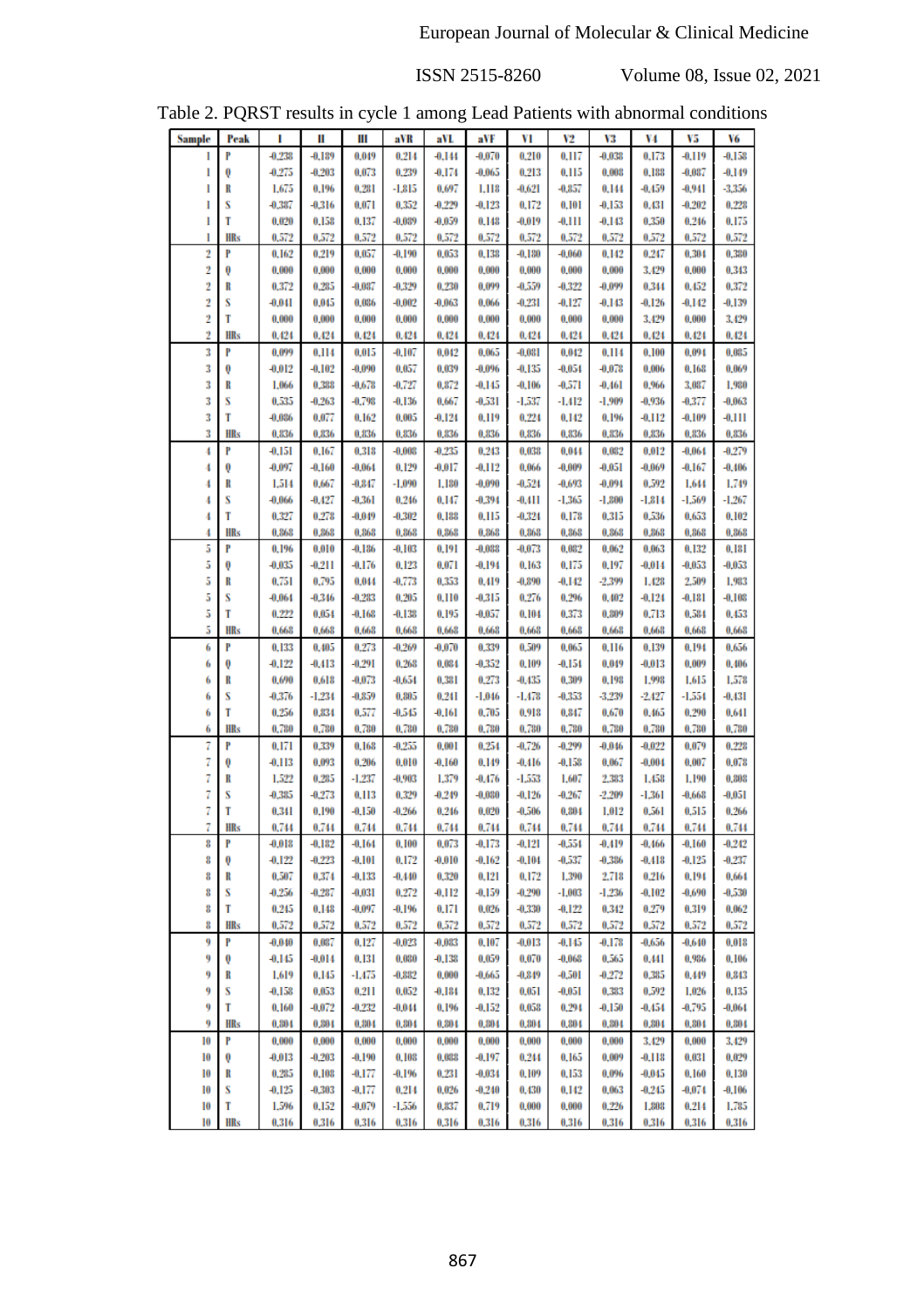### **Correlation test under normal conditions**

One of the normality test results for normal condition data is shown in table 3 for descriptive statistics and table 4 for test distribution.

|                             | N  | Mean     | <b>Std. Deviation</b> | <b>Minimum</b> | <b>Maximum</b> |
|-----------------------------|----|----------|-----------------------|----------------|----------------|
| $P(mV)$ lead I              | 60 | .03048   | .067826               | $-147$         | .160           |
| lead I<br>. (mV) $^{\circ}$ | 60 | $-15385$ | .080495               | $-.271$        | .133           |
| R (mV) lead I               | 60 | 1.13677  | .582376               | .105           | 2.120          |
| S (mV)<br>lead I            | 60 | $-49220$ | .193701               | $-0.845$       | $-147$         |
| T (mV) lead l               | 60 | .49607   | .317192               | .224           | 2.015          |
| hr1 (s)                     | 60 | .72230   | .164881               | .102           | .988           |

Table 4. One-Sample Kolmogorov-Smirnov Test lead I cycle 1 Normal group

|                                                                                                                                                                                                                                |                        | ັ       |          |         |          |         | ັ       |
|--------------------------------------------------------------------------------------------------------------------------------------------------------------------------------------------------------------------------------|------------------------|---------|----------|---------|----------|---------|---------|
|                                                                                                                                                                                                                                |                        | P(mV)   | Q(mV)    | R(mV)   | S(mV)    | (mV)    | Hr1(s)  |
| N                                                                                                                                                                                                                              |                        | 60      | 60       | 60      | 60       | 60      | 60      |
| Normal                                                                                                                                                                                                                         | Mean                   | .03048  | $-15385$ | 1.13677 | $-49220$ | .49607  | .72230  |
| Parameters <sup>a,,b</sup>                                                                                                                                                                                                     | Std. Deviation         | .067826 | .080495  | .582376 | .193701  | .317192 | .164881 |
|                                                                                                                                                                                                                                | Absolute               | .101    | .132     | .134    | .123     | .219    | .239    |
| Most Extreme                                                                                                                                                                                                                   | Positive               | .070    | .132     | .084    | .101     | .219    | .124    |
| <b>Differences</b>                                                                                                                                                                                                             | Negative               | $-.101$ | $-073$   | $-134$  | $-123$   | $-196$  | $-239$  |
| Kolmogorov-Smirnov Z                                                                                                                                                                                                           |                        | .784    | 1.020    | 1.040   | .954     | 1.696   | 1.855   |
|                                                                                                                                                                                                                                | Asymp. Sig. (2-tailed) | .570    | .249     | .229    | .323     | .066    | .082    |
| The control of control of the collection of the collection of the collection of the collection of the collection of the collection of the collection of the collection of the collection of the collection of the collection o |                        |         |          |         |          |         |         |

a. Test distribution is Normal.

b. Calculated from data

A summary of the results of the peak amplitude corelation test for patients in the Normal condition group is shown in table 5a for peak P, table 5b for peak Q, table 5c for peak R, table 5d for peak S and table 5e for peak T.

Table 5a. Summary of peak P correlation test results under normal conditions

|                |     |     |     |     |     | P norm condition |   |     |     |     |   |    |
|----------------|-----|-----|-----|-----|-----|------------------|---|-----|-----|-----|---|----|
|                |     | П   | Ш   | aVR | aVL | aVF              | v |     | '3  |     |   | V6 |
|                |     |     |     |     |     |                  | 5 |     | 5   | 5   |   |    |
| П              | Cor |     |     |     | ı   |                  | 5 | 5   |     |     |   |    |
| ш              |     | Cor |     |     |     |                  | 5 |     |     | 5   | 5 | 5  |
| aVR            | Cor | Cor | Cor |     | ı   |                  | ı |     |     |     |   |    |
| aVL            | Cor | Cor | Cor | Cor |     |                  |   |     | 5   |     |   | 5  |
| aVF            |     | Cor | Cor | Cor | Cor |                  | 5 |     |     |     | 5 |    |
| V1             | Cor | Cor | Cor | Cor |     | Cor              |   |     |     |     |   |    |
| V <sub>2</sub> |     | Cor | Cor |     | Cor | Cor              |   |     |     |     |   |    |
| V3             | Cor |     |     |     | Cor |                  |   | Cor |     |     |   |    |
| V <sub>4</sub> | Cor |     | Cor |     | Cor |                  |   | Cor | Cor |     |   | 5  |
| V5             |     |     | Cor |     | Cor |                  |   | Cor | Cor | Cor |   |    |
| V6             |     |     | Cor |     | Cor |                  |   |     |     | Cor |   |    |

Table 5b. Summary of peak Q correlation test results under Normal conditions

|     |     | O norm condition |     |     |     |     |     |     |                |     |                |    |  |
|-----|-----|------------------|-----|-----|-----|-----|-----|-----|----------------|-----|----------------|----|--|
|     |     | П                | Ш   | aVR | aVL | aVF | v   | V2  | V <sub>3</sub> | V4  | V <sub>5</sub> | V6 |  |
|     |     |                  |     |     |     |     |     |     |                |     |                |    |  |
| П   | Cor |                  |     |     |     |     |     |     |                | 5   |                |    |  |
| ш   | Cor | Cor              |     |     |     |     |     |     |                | 5   |                |    |  |
| aVR |     | Cor              | Cor |     |     |     |     | 5   |                |     |                |    |  |
| aVL | Cor | Cor              | Cor | Cor |     |     |     |     | 5              | 5   |                |    |  |
| aVF | Cor | Cor              | Cor | Cor | Cor |     |     |     |                | 5   |                |    |  |
| V1  | Cor | Cor              | Cor | Cor | Cor | Cor |     |     | 5              |     |                |    |  |
| V2  | Cor | Cor              | Cor | Cor | Cor | Cor | Cor |     |                |     |                |    |  |
| V3  |     |                  |     |     | Cor |     | Cor | Cor |                |     |                |    |  |
| V4  |     | Cor              | Cor |     | Cor | Cor |     | Cor | Cor            |     |                |    |  |
| V5  |     |                  |     |     |     |     |     |     | Cor            | Cor |                |    |  |
| V6  |     |                  |     |     |     |     |     |     |                |     |                |    |  |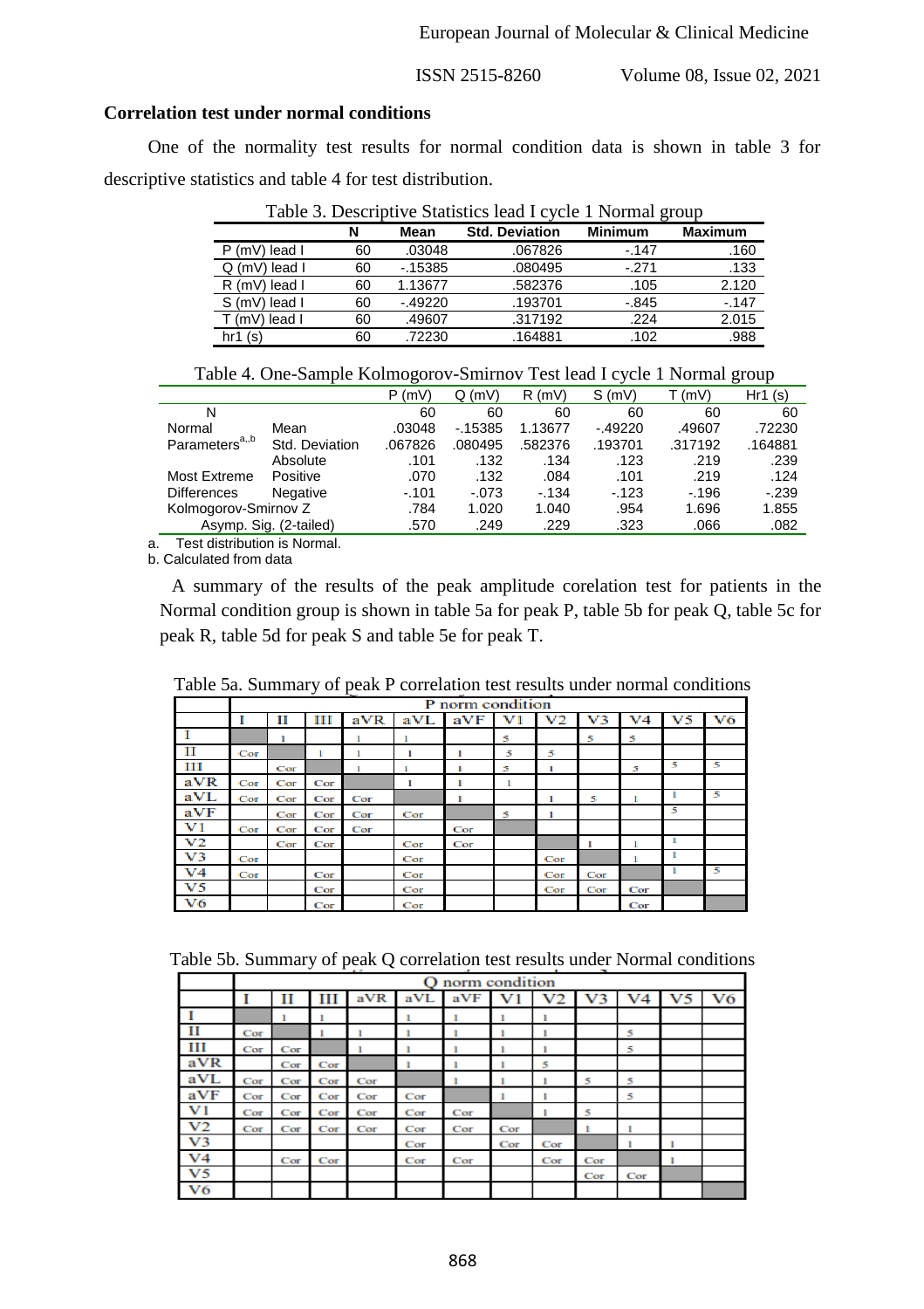|                |     | <b>R</b> norm condition |     |     |     |     |                |                |  |     |     |    |
|----------------|-----|-------------------------|-----|-----|-----|-----|----------------|----------------|--|-----|-----|----|
|                |     | П                       | Ш   | aVR | aVL | aVF | V <sub>1</sub> | V <sub>2</sub> |  |     | V5  | V6 |
|                |     |                         |     | 5   |     |     |                | 5              |  |     |     |    |
| П              |     |                         |     |     |     |     |                |                |  | 5   |     | 5  |
| Ш              | Cor | Cor                     |     |     |     |     |                |                |  |     |     |    |
| aVR            | Cor |                         |     |     |     |     |                |                |  |     |     | 5  |
| aVL            | Cor | Cor                     | Cor |     |     |     |                |                |  |     |     |    |
| aVF            | Cor | Cor                     | Cor |     | Cor |     |                |                |  | 5   |     |    |
| $_{\rm V1}$    |     |                         |     | Cor | Cor |     |                |                |  |     |     |    |
| V <sub>2</sub> | Cor | Cor                     | Cor | Cor |     | Cor | Cor            |                |  |     |     |    |
| V <sub>3</sub> |     |                         |     |     |     |     | Cor            |                |  |     |     |    |
| V <sub>4</sub> |     | Cor                     |     |     |     | Cor |                |                |  |     |     | 5  |
| V5             |     |                         |     | Cor |     |     |                |                |  |     |     |    |
| V6             |     | Cor                     |     | Cor |     |     |                |                |  | Cor | Cor |    |

Table 5c. Summary of peak R correlation test results under normal conditions

Table 5d. Summary of peak S correlation test results under normal conditions

|                |     |     |     |     |     | S norm condition |     |     |     |     |     |    |
|----------------|-----|-----|-----|-----|-----|------------------|-----|-----|-----|-----|-----|----|
|                |     | П   | ш   | aVR | aVL | aVF              |     |     | V3  |     | V5  | V6 |
|                |     | 5   |     |     | ı   |                  | 5   |     |     |     | 5   |    |
| П              | Cor |     |     |     |     |                  | 5   |     |     |     |     |    |
| Ш              | Cor | Cor |     |     |     |                  |     | 5   |     |     |     |    |
| aVR            |     | Cor | Cor |     |     |                  |     |     |     | 5   | 5   |    |
| aVL            | Cor | Cor | Cor | Cor |     |                  |     |     |     |     |     |    |
| aVF            | Cor | Cor | Cor | Cor | Cor |                  |     | 5   |     |     |     |    |
| V1             | Cor | Cor | Cor |     | Cor | Cor              |     |     |     |     |     |    |
| V <sub>2</sub> | Cor |     | Cor |     | Cor | Cor              | Cor |     |     |     |     |    |
| V <sub>3</sub> | Cor |     |     | Cor |     |                  | Cor | Cor |     |     |     |    |
| V <sub>4</sub> | Cor |     |     | Cor |     |                  | Cor | Cor | Cor |     |     |    |
| V <sub>5</sub> | Cor |     |     | Cor |     |                  | Cor | Cor | Cor | Cor |     |    |
| V6             |     |     |     | Cor |     |                  | Cor | Cor | Cor | Cor | Cor |    |

Table 5e. Summary of peak T correlation test results under normal conditions

|                |     | T norm condition |     |     |     |     |     |        |     |     |     |    |
|----------------|-----|------------------|-----|-----|-----|-----|-----|--------|-----|-----|-----|----|
|                |     | П                | ш   | aVR | aVL | aVF |     | v<br>2 | э   |     | V5  | V6 |
|                |     | ı                | 5   |     | ı   |     |     | 5      |     | ı   | ı   |    |
| П              | Cor |                  |     |     |     |     | 5   |        | ı   |     |     |    |
| ш              | Cor |                  |     |     |     |     |     |        |     |     |     |    |
| aVR            | Cor | Cor              |     |     |     |     | 5   |        |     |     | 5   |    |
| aVL            | Cor | Cor              | Cor | Cor |     |     | 1   | 1      |     | п   | 5   |    |
| aVF            | Cor | Cor              | Cor | Cor |     |     |     |        |     |     |     |    |
| V1             | Cor | Cor              | Cor | Cor | Cor |     |     |        |     | 5   |     |    |
| V <sub>2</sub> | Cor |                  | Cor |     | Cor | Cor | Cor |        |     |     | 5   |    |
| V3             | Cor | Cor              |     | Cor |     | Cor |     | Cor    |     |     |     |    |
| V4             | Cor | Cor              |     | Cor | Cor | Cor | Cor |        | Cor |     |     |    |
| V5             | Cor | Cor              |     | Cor | Cor |     |     | Cor    | Cor | Cor |     |    |
| V6             | Cor | Cor              |     | Cor | Cor | Cor |     |        | Cor | Cor | Cor |    |

## **Correlation Test Abnormal conditions**

One of the normality test results for abnormal condition data is shown in table 6 for descriptive statistics and table 7 for test distribution.

|                   |    |            | Table 0. Descriptive Statistics lead I Cycle 1 Abilofinal group |                |                |
|-------------------|----|------------|-----------------------------------------------------------------|----------------|----------------|
|                   | N  | Mean       | <b>Std. Deviation</b>                                           | <b>Minimum</b> | <b>Maximum</b> |
| $P(mV)$ lead I    | 60 | .04385     | .189528                                                         | $-238$         | 1.097          |
| $Q$ (mV) lead $I$ | 60 | $-0.09685$ | .116343                                                         | $-411$         | .123           |
| $R$ (mV) lead $I$ | 60 | .96827     | .570855                                                         | .123           | 1.949          |
| S (mV) lead I     | 60 | $-17383$   | .261209                                                         | $-698$         | .692           |
| T (mV) lead I     | 60 | .23425     | .390162                                                         | $-264$         | 1.709          |
| hr1(s)            | 60 | .63153     | .199581                                                         | .020           | .912           |

Table 6. Descriptive Statistics lead I cycle 1 Abnormal group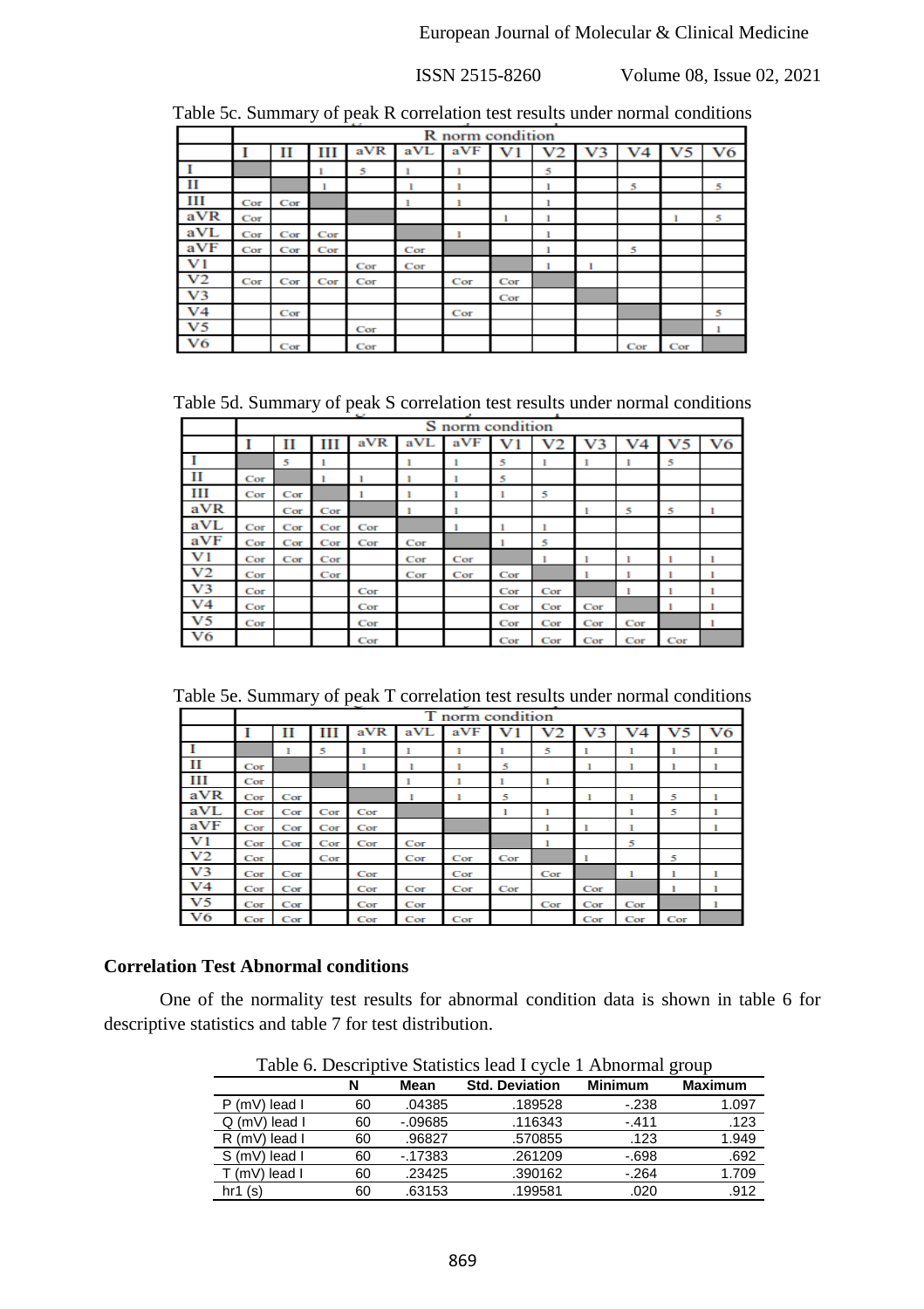|                            | There $\alpha$ , one sumple homiogolo $\alpha$ similar $\alpha$ restriction is reconsidered. |         |            |         |          |         |         |
|----------------------------|----------------------------------------------------------------------------------------------|---------|------------|---------|----------|---------|---------|
|                            |                                                                                              | P(mV)   | Q(mV)      | R(mV)   | S(mV)    | T (mV)  | Hr1(s)  |
| N                          |                                                                                              | 60      | 60         | 60      | 60       | 60      | 60      |
| Normal                     | Mean                                                                                         | .04385  | $-0.09685$ | .96827  | $-17383$ | .23425  | .63153  |
| Parameters <sup>a,,b</sup> | Std. Deviation                                                                               | .189528 | .116343    | .570855 | .261209  | .390162 | .199581 |
|                            | Absolute                                                                                     | .190    | .097       | .122    | .187     | .278    | .160    |
| <b>Most Extreme</b>        | Positive                                                                                     | .190    | .053       | .122    | .187     | .278    | .086    |
| <b>Differences</b>         | <b>Negative</b>                                                                              | $-.117$ | $-.097$    | $-113$  | $-.107$  | $-191$  | $-160$  |
| Kolmogorov-Smirnov Z       |                                                                                              | 1.469   | .748       | .943    | 1.449    | 2.150   | 1.239   |
|                            | Asymp. Sig. (2-tailed)                                                                       | .067    | .630       | .336    | .056     | .0610   | .093    |

Table 7. One-Sample Kolmogorov-Smirnov Test lead I cycle 1 Abnormal group

a. Test distribution is Normal.

b. Calculated from data.

A summary of the results of the corelation peak amplitude test for patients in the abnormal condition group is shown in table 8a for peak P, table 8b for peak Q, table 8c for peak R, table 8d for peak S and table 8e for peak T.

Table 8a. Summary of peak P correlation test results for abnormal conditions

|                |     | P abnorm condition |     |     |     |     |     |     |  |     |   |    |
|----------------|-----|--------------------|-----|-----|-----|-----|-----|-----|--|-----|---|----|
|                |     | П                  | ш   | aVR | aVL | aVF |     |     |  |     |   | V6 |
|                |     |                    |     |     |     |     |     |     |  |     |   |    |
| П              | Cor |                    | 5   | ı   |     |     |     |     |  |     | 5 |    |
| ш              | Cor | Cor                |     |     |     |     |     | 5   |  |     |   |    |
| aVR            | Cor | Cor                |     |     |     |     |     |     |  |     |   |    |
| aVL            | Cor |                    | Cor | Cor |     |     |     |     |  |     |   |    |
| aVF            |     | Cor                | Cor | Cor | Cor |     |     | 5   |  |     |   |    |
| $_{\rm V1}$    | Cor |                    | Cor | Cor | Cor |     |     |     |  |     | 5 |    |
| V2             |     |                    | Cor |     |     | Cor | Cor |     |  |     |   |    |
| V <sub>3</sub> |     |                    |     |     |     |     |     | Cor |  |     |   |    |
| V4             |     |                    |     |     |     |     |     |     |  |     |   |    |
| V5             | Cor | Cor                | Cor | Cor | Cor |     | Cor |     |  |     |   |    |
| V6             |     |                    |     |     |     |     |     |     |  | Cor |   |    |

Table 8b. Summary of peak Q correlation test results for abnormal conditions

|     |     | abnorm condition |     |     |     |     |   |     |         |     |    |    |
|-----|-----|------------------|-----|-----|-----|-----|---|-----|---------|-----|----|----|
|     |     | П                | ш   | aVR | aVL | aVF |   | V2  | V.<br>3 | V4  | V5 | V6 |
|     |     |                  |     |     | ٠   |     | ٠ |     | 5       |     |    |    |
| П   |     |                  |     |     |     |     |   |     |         | 5   |    |    |
| ш   | Cor | Cor              |     |     | ı   | ı   | 1 |     |         |     |    |    |
| aVR | Cor | Cor              |     |     | 5   |     |   |     |         | 5   |    | 5  |
| aVL | Cor |                  | Cor | Cor |     |     |   |     | 5       |     |    |    |
| aVF |     | Cor              | Cor | Cor | Cor |     |   | 5   |         |     |    |    |
| V1  | Cor |                  | Cor |     | Cor |     |   |     |         |     |    |    |
| V2  |     |                  | Cor |     | Cor | Cor |   |     |         |     |    |    |
| V3  | Cor |                  |     |     | Cor |     |   | Cor |         |     |    |    |
| V4  |     | Cor              |     | Cor |     |     |   |     |         |     | 5  |    |
| V5  |     |                  |     |     |     |     |   |     | Cor     | Cor |    |    |
| V6  |     |                  |     | Cor |     |     |   |     |         | Cor |    |    |

|  |  | Table 8c. Summary of peak R correlation test results for abnormal conditions |  |
|--|--|------------------------------------------------------------------------------|--|
|  |  |                                                                              |  |

|     |     | R abnorm condition |     |     |     |     |     |     |        |     |     |    |
|-----|-----|--------------------|-----|-----|-----|-----|-----|-----|--------|-----|-----|----|
|     |     | П                  | ш   | aVR | aVL | aVF |     | V2  | v<br>з |     | v   | V6 |
|     |     | ı                  |     |     |     |     |     | 5   |        |     |     |    |
| п   | Cor |                    | 5   |     |     |     |     |     |        | 5   |     |    |
| ш   | Cor | Cor                |     |     |     |     |     |     |        |     |     | 5  |
| aVR | Cor | Cor                |     |     |     |     |     |     |        | 5   |     |    |
| aVL | Cor |                    | Cor | Cor |     | 5   |     |     |        |     |     |    |
| aVF |     | Cor                | Cor | Cor | Cor |     |     | 5   |        |     |     |    |
| V1  | Cor | Cor                |     | Cor | Cor |     |     |     | 5      |     |     |    |
| V2  | Cor | Cor                |     | Cor |     | Cor | Cor |     |        |     |     |    |
| V3  |     |                    |     |     |     |     | Cor | Cor |        |     |     |    |
| V4  |     | Cor                |     | Cor |     |     |     | Cor | Cor    |     |     |    |
| V5  |     |                    |     |     |     |     |     |     |        | Cor |     |    |
| V6  | Cor | Cor                | Cor | Cor |     | Cor |     |     |        | Cor | Cor |    |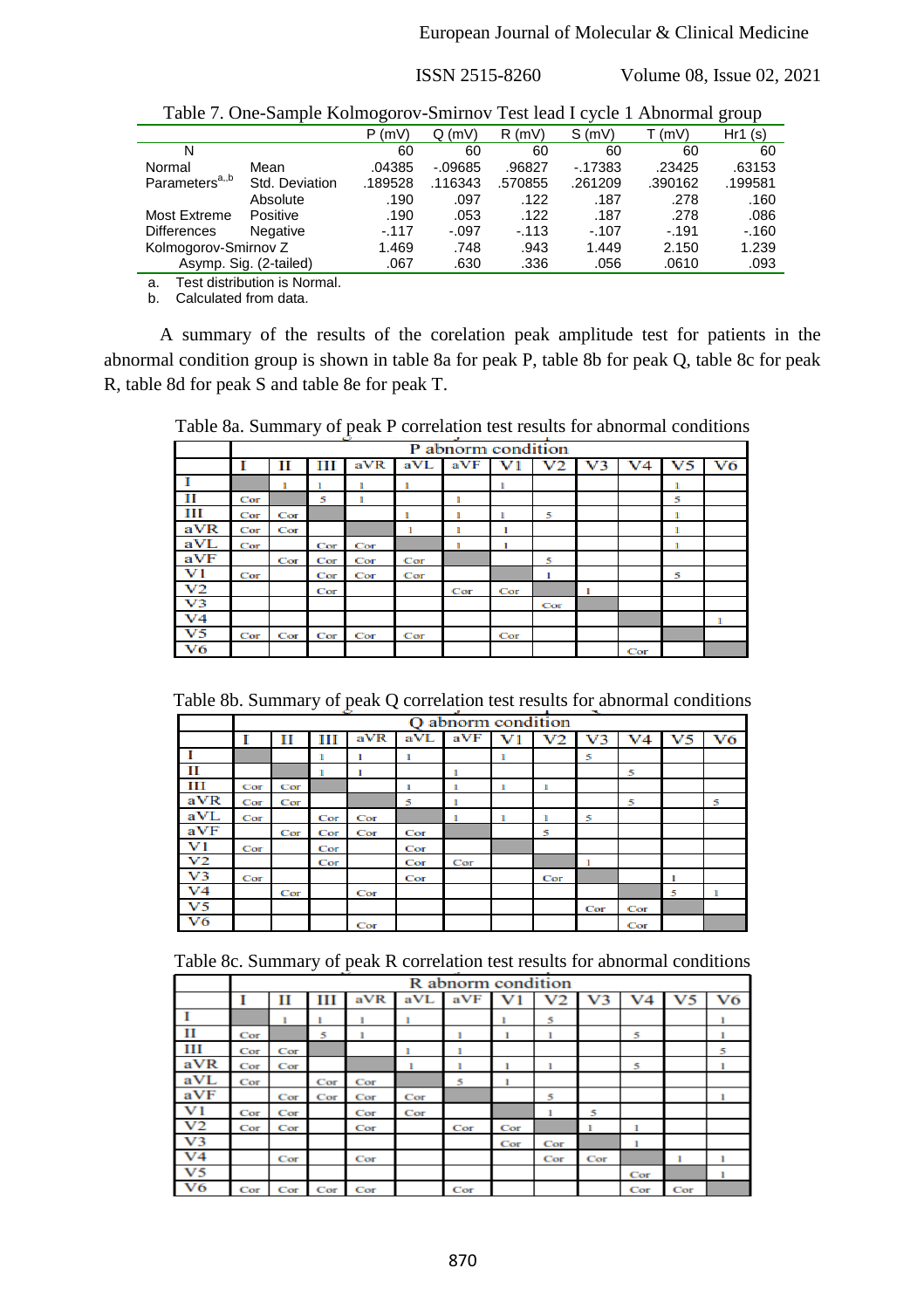|                | $\sim$<br>S abnorm condition |     |     |     |     |     |     |     |     |     |     |    |
|----------------|------------------------------|-----|-----|-----|-----|-----|-----|-----|-----|-----|-----|----|
|                |                              |     |     |     |     |     |     |     |     |     |     |    |
|                |                              | п   | ш   | aVR | aVL | aVF |     |     |     |     |     | V6 |
|                |                              |     |     |     | ı   |     | 5   |     |     |     | 5   |    |
| н              | Cor                          |     |     |     |     |     |     |     |     |     |     |    |
| ш              | Cor                          | Cor |     |     | ı   |     |     |     |     |     |     |    |
| aVR            | Cor                          | Cor |     |     |     |     |     |     |     |     |     |    |
| aVL            | Cor                          |     | Cor | Cor |     |     |     |     |     |     |     |    |
| aVF            |                              | Cor | Cor | Cor | Cor |     |     |     |     |     |     | 5  |
| V1             | Cor                          | Cor | Cor |     | Cor | Cor |     |     |     |     |     |    |
| V2             |                              | Cor | Cor | Cor |     | Cor | Cor |     |     |     |     | 5  |
| V <sub>3</sub> |                              | Cor | Cor | Cor |     | Cor | Cor | Cor |     |     |     |    |
| V4             |                              | Cor | Cor | Cor |     | Cor | Cor | Cor | Cor |     |     |    |
| V5             | Cor                          | Cor | Cor | Cor |     | Cor | Cor | Cor | Cor | Cor |     |    |
| V6             |                              | Cor |     | Cor |     | Cor |     | Cor | Cor | Cor | Cor |    |

Table 8d. Summary of peak S correlation test results in abnormal conditions

Table 8e. Summary of peak T correlation test results for abnormal conditions

|                | T abnorm condition |     |     |     |     |     |     |     |     |     |    |    |
|----------------|--------------------|-----|-----|-----|-----|-----|-----|-----|-----|-----|----|----|
|                |                    | п   | Ш   | aVR | aVL | aVF |     |     | з   | V4  | V5 | V6 |
|                |                    |     |     |     |     |     |     |     |     |     |    |    |
| - 11           | Cor                |     |     |     |     |     |     |     |     |     | 1  |    |
| ш              | Cor                |     |     |     |     |     |     |     |     |     |    |    |
| aVR            | Cor                | Cor |     |     |     |     |     |     |     |     |    |    |
| aVL            | Cor                | Cor | Cor | Cor |     |     |     |     |     |     |    |    |
| aVF            | Cor                | Cor | Cor | Cor |     |     |     | 5   |     |     |    |    |
| V <sub>1</sub> | Cor                | Cor | Cor | Cor | Cor |     |     |     | 5   |     |    |    |
| V2             | Cor                | Cor |     | Cor | Cor | Cor | Cor |     |     |     |    | 5  |
| V3             |                    |     |     |     |     |     | Cor | Cor |     |     |    | 5  |
| V4             |                    |     |     |     |     |     |     |     |     |     |    |    |
| V5             | Cor                | Cor |     | Cor | Cor | Cor | Cor | Cor |     |     |    |    |
| V6             |                    |     |     |     |     |     |     | Cor | Cor | Cor |    |    |

The correlation between the amplitude of peak P, peak, Q, peak R, peak S and peak T between the leads in table 5 and table 8 is indicated by the words "Cor" (Correlation) while the significance level is indicated by the number 1 for significance  $\alpha = 0.01$  and the number 5 for significance  $\alpha = 0.05$ 

## **4. CONCLUSIONS**

- 1. The peak amplitude P for abnormal heart conditions is indicated by the correlation of lead I with leads III and V5 at a significance of 0.01
- 2. The peak amplitude R for abnormal heart conditions is indicated by the correlation of leads II and V6 at a significance of 0.01
- 3. The peak amplitude P for normal heart conditions is indicated by the correlation between leads I and V3 and V4
- 4. The peak amplitude R for normal heart conditions is indicated by the correlation between lead I and lead aVF

# **5. REFERENCES**

- [1] A. C. Guyton and J. E. Hall, *Textbook of Medical Physiology*, 11th ed. Mississippi: Elsevier Saundes, 2006.
- [2] B. Chia, *Cninical Electrocardiography*, Third Edition. New Jersey: World Scientific, 2000.
- [3] D. B. Foster, *Twelve-Lead Electrocardiography*, Second. London: Springer-Verlag London, 2007.
- [4] S. Danik, C. Cabo, C. Chiello, S. Kang, A. L. Wit, and J. Coromilas, "Correlation of repolarization of ventricular monophasic action potential with ECG in the murine heart,"